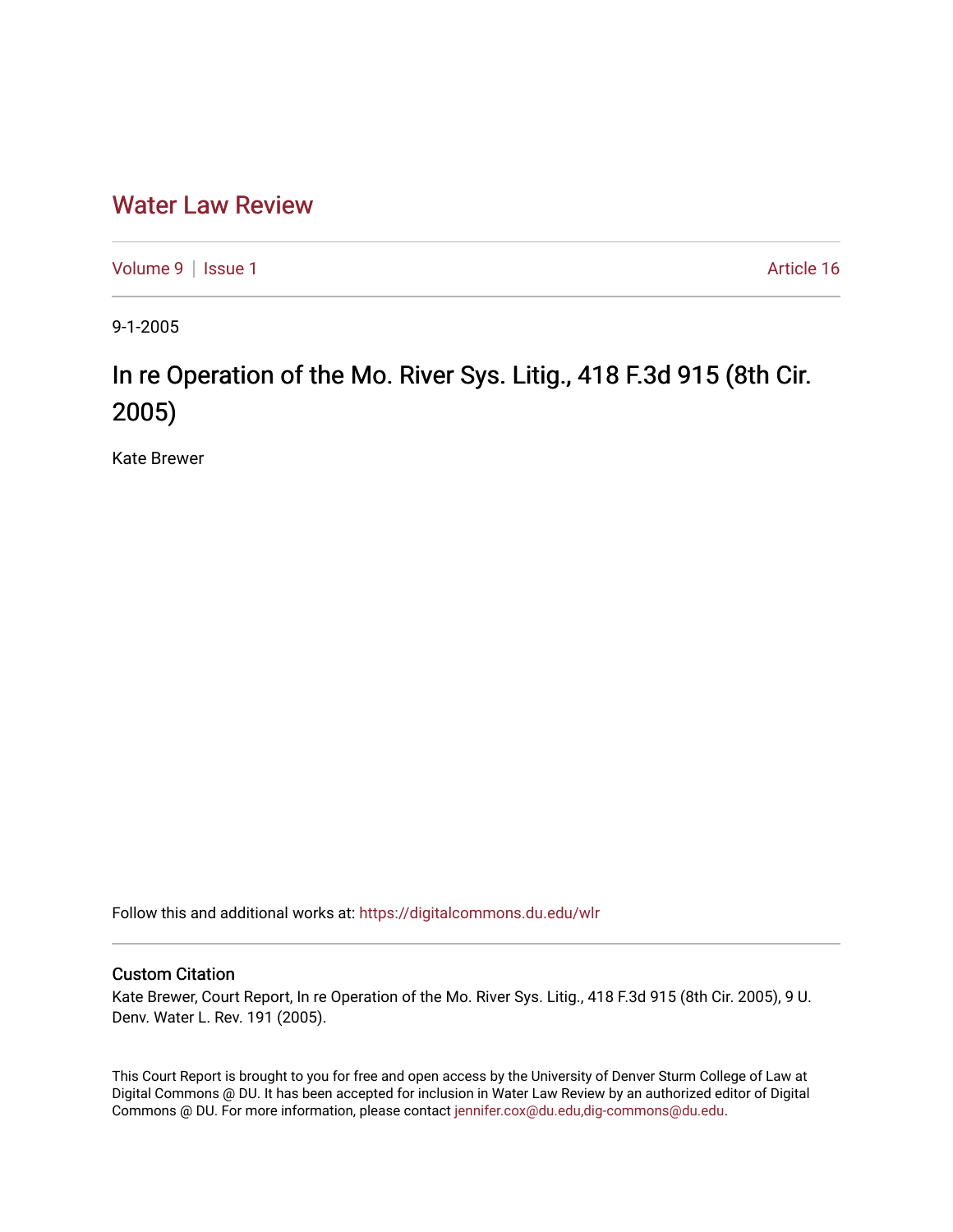#### Issue **I**

*In re* **Operation of the Mo. River Sys. Litig., 418 F.3d 915 (8th Cir.**

**2005)** (holding the United States Army Corps of Engineers was exempt from state water quality standards where standards presented an obstacle to the Corps fulfilling its duty to maintain navigation of water).

Lake Sakakawea ("the Lake") is a main stem reservoir located in North Dakota and created from Garrison Dam. North Dakota brought suit to enjoin the Corps from releasing water from the Lake into the Missouri River. The Corps sought to release the water so that it could maintain downstream navigation on the Missouri River pursuant to its duties under the FCA.

North Dakota alleged that lowering the water level of the Lake would violate its state water-quality standards enacted under § 1313 of the Clean Water Act ("CWA"). These standards designated the Lake as a "cold water fishery," and required the Lake to sustain salmonid fish growth and associated water life. North Dakota further alleged the amount of water left in the Lake after reduction would not support a cold-water fishery ecosystem and therefore would frustrate the standard. The United States District Court for the District of Minnesota dismissed the complaint, reasoning that the Corps had sovereign immunity. North Dakota appealed the decision.

The U.S. Court of Appeals for the Eighth Circuit stated that the Corps is a federal agency and therefore had sovereign immunity. However, the court noted that if the Corps waived sovereign immunity, North Dakota could enforce its state water quality standards against the Corps. Although the CWA does state a limited waiver of sovereign immunity, there is a strong policy to construe such waivers strictly in favor of the sovereign. Section 1371 of the CWA expressly states, "[the CWA] shall not be construed as.. .affecting or impairing the authority of the Secretary of the Army... to maintain navigation." The court held the statute unambiguously exempts the Corps from complying with the CWA in this narrow area of maintaining navigation, and a state cannot use its water-quality standard to control how the Corps releases water from the main stem reservoirs.

The court denied North Dakota's argument that the Corps must comply with the CWA based on the legislative history of the 1977 amendments to the CWA. The court reasoned that the amendment retained the wording in the CWA providing for a navigation exception and that the unambiguous express words of a statute must prevail over legislative history.

Lastly, the court applied the principles of preemption to support its finding. In the FCA, Congress stated the primary purpose of the Missouri River main stem reservoir system was to provide flood control and down stream navigation. Of secondary importance was irrigation, recreation, fish and wildlife. In order to effectuate these purposes, Congress granted the Corps authority to balance the interests. The court